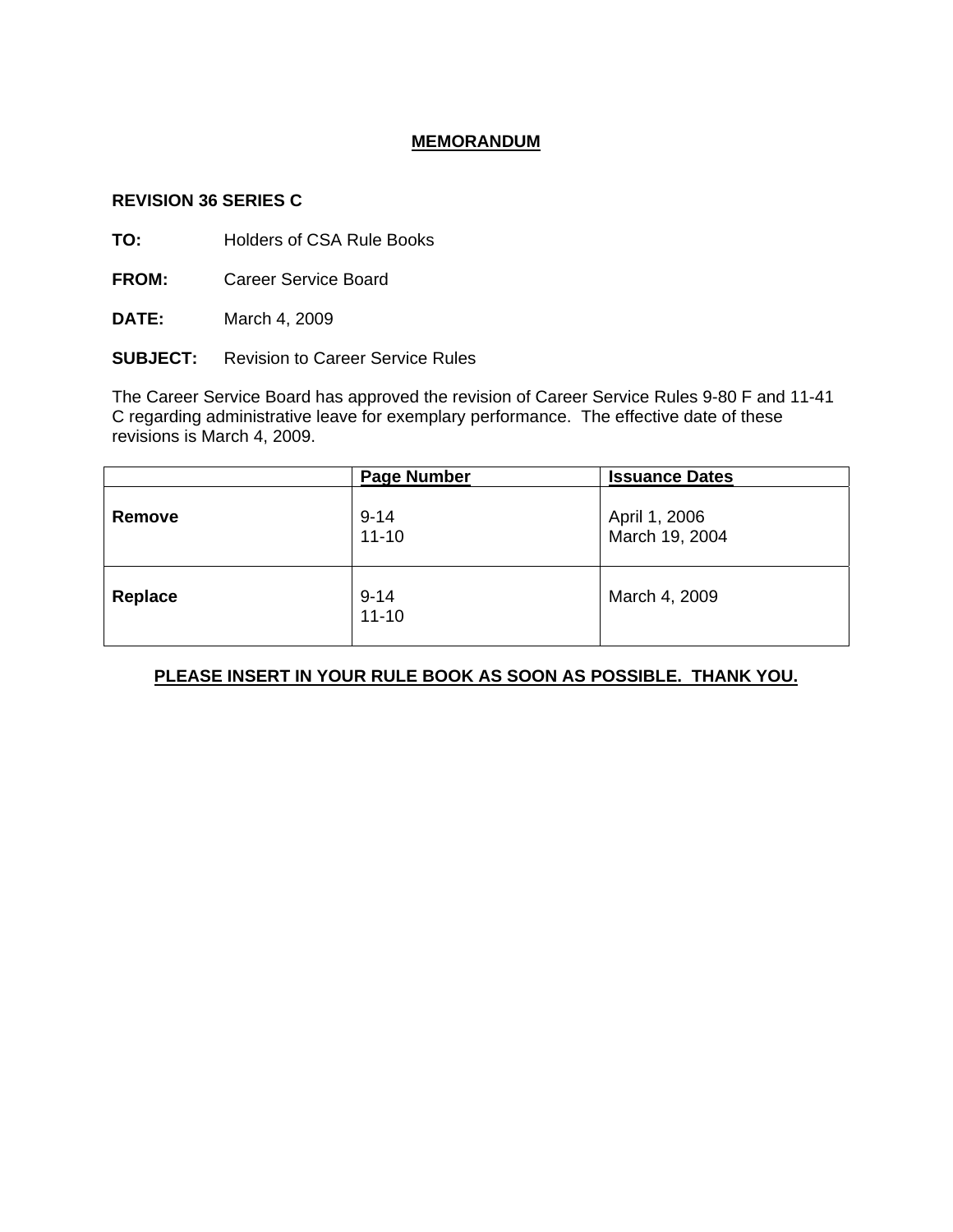3. When an appointing authority determines that the special work schedule has not served the best interests of the City, the appointing authority may discontinue the special work schedule and shall provide written notification to the Personnel Director.

### C. Ten hour schedule:

Under a ten hour schedule, employees are scheduled to work ten (10) hours per day, four (4) days per work week. Days off shall be scheduled consecutively wherever possible, provided, however, that one of the three (3) days off may be scheduled on any day during the work week in order to prevent staff shortages on any workday.

#### D. Nine/eighty schedule:

Under a nine/eighty schedule, employees are scheduled to work nine (9) hours per day, four (4) days per work week, and four (4) hours on one day of the work week. The start and end date of the work week must be changed so that the work week does not contain more than forty (40) hours of scheduled work. This is accomplished by having the work week begin in the middle of the day on which the four (4) hour shift is scheduled, and end in the middle of that day a week later. This day is the flex day, upon which the employee will work eight (8) hours every other week, and will have off the rest of the time. Days off shall be scheduled consecutively wherever possible, provided, however, that the flex day may be scheduled on any day during the work week in order to prevent staff shortages on any workday.

# E. Alternate work schedules:

The appointing authority may establish an alternate work schedule when neither the standard work week nor any of the special work schedules set forth in this subsection permit the department or agency to provide necessary services.

F. Holiday pay: (Effective March 4, 2009; Rules Revision Memo 36C)

In a week in which a holiday occurs, employees receive eight hours of holiday leave and are expected to work for thirty-two (32) hours. If the holiday falls on an employee's regularly scheduled work day and the work day is scheduled to be more than eight hours long, one of the following choices shall be selected by the employee, subject to approval by the appointing authority, to make up for the difference between the length of the work day missed and the eight hours of paid holiday leave allowed:

- 1. Hours may be deducted from the employee's administrative leave granted for exemplary performance, earned compensatory time or earned vacation leave. Employees serving a probationary period after employment appointment shall be entitled to use earned vacation leave for this purpose only, upon completion of one (1) calendar month of service;
- 2. The employee may work additional hours within the work week; or
- 3. The employee may take the hours as leave without pay.